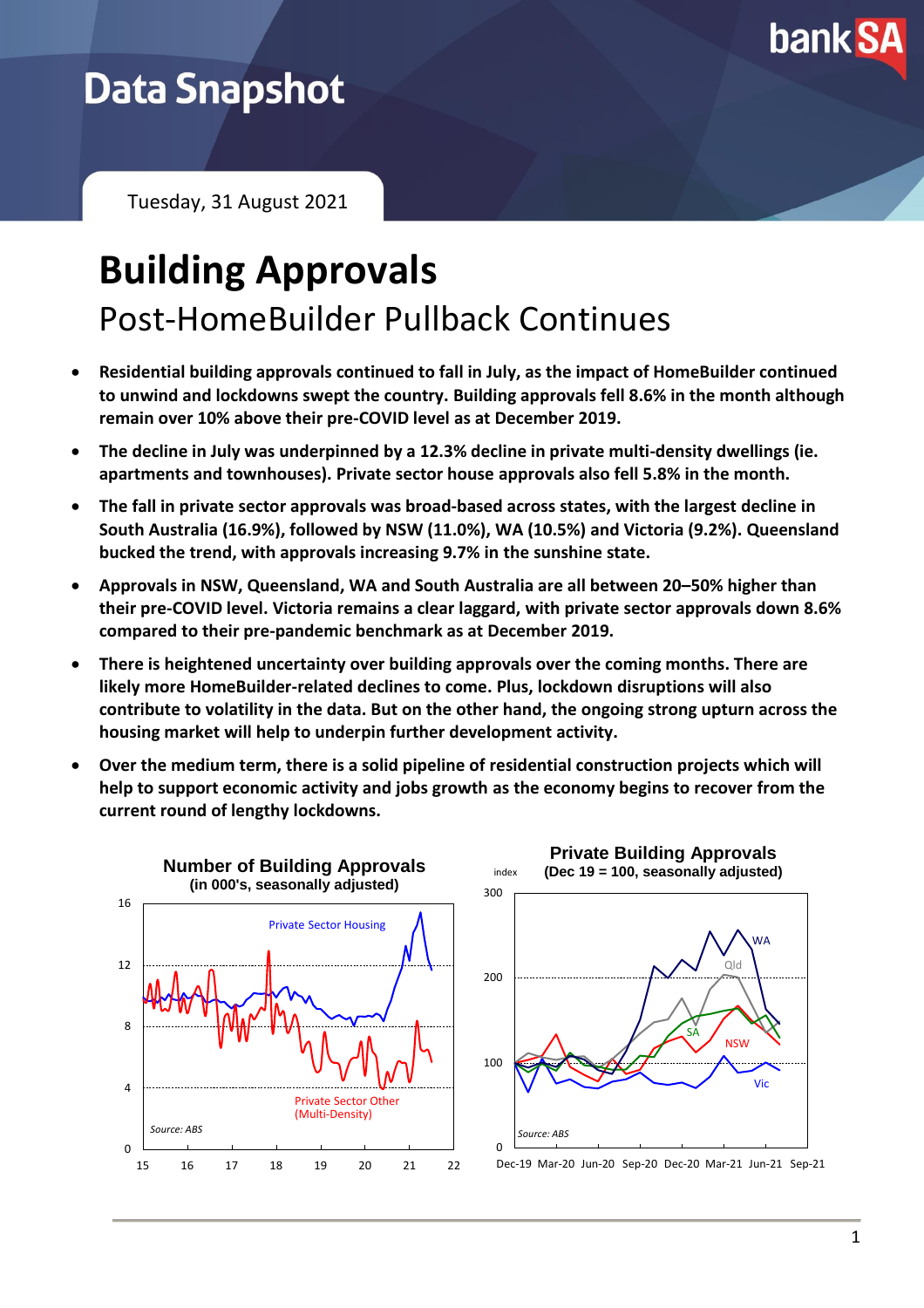Residential building approvals continued to fall in July, as the impact of HomeBuilder continued to unwind and lockdowns swept the country. Building approvals fell 8.6% in the month although remain over 10% above their pre-COVID level as at December 2019.

While applications for HomeBuilder closed in April, the unwind has been reflected over several months in the building approvals data because of the lag between contract signing and construction approval. Approvals have declined nearly 25% since their peak in March.

The decline in July was underpinned by a 12.3% decline in private multi-density dwellings (ie. apartments and townhouses). Private sector house approvals also fell 5.8% in the month.

Public sector approvals also dropped sharply, however these make up a small share of total approvals and are volatile month to month.

The fall in private sector approvals was broad-based across states, with the largest decline in South Australia (16.9%), followed by NSW (11.0%), WA (10.5%) and Victoria (9.2%). Queensland bucked the trend, with approvals increasing 9.7% in the sunshine state.

Approvals have dropped particularly sharply in WA over recent months, down over 40% in July from their peak in April. However, this is coming off very high levels, after home builders in WA benefitted from support from the state government on top of the federal government's HomeBuilder package.

Approvals in NSW, Queensland, WA and South Australia are all between 20–50% higher than their pre-COVID level.

Victoria remains a clear laggard, with private sector approvals down 8.6% compared to their pre-pandemic benchmark. This likely reflects the more severe and enduring COVID-related disruptions Victoria has experienced relative to the rest of the country.

The value of non-residential building approvals fell 30.5% in July, to be around 47% below its peak in March, although this is an extremely volatile series.

## **Outlook**

There is heightened uncertainty over building approvals over the coming months. There are likely more HomeBuilder-related declines to come. Plus, lockdown disruptions will also contribute to volatility in the data. But on the other hand, the ongoing strong upturn across the housing market will help to underpin further development activity.

Over the medium term, there is a solid pipeline of residential construction projects which will help to support economic activity and jobs growth as the economy begins to recover from the current round of lengthy lockdowns. This follows the surge in approvals in the second half of 2020. And even though approvals have come off in recent months, they are still well up on their pre-COVID levels, meaning they are still adding to the construction pipeline at a solid clip.

> **Matthew Bunny, Economist** Ph: (02) 8254 0023